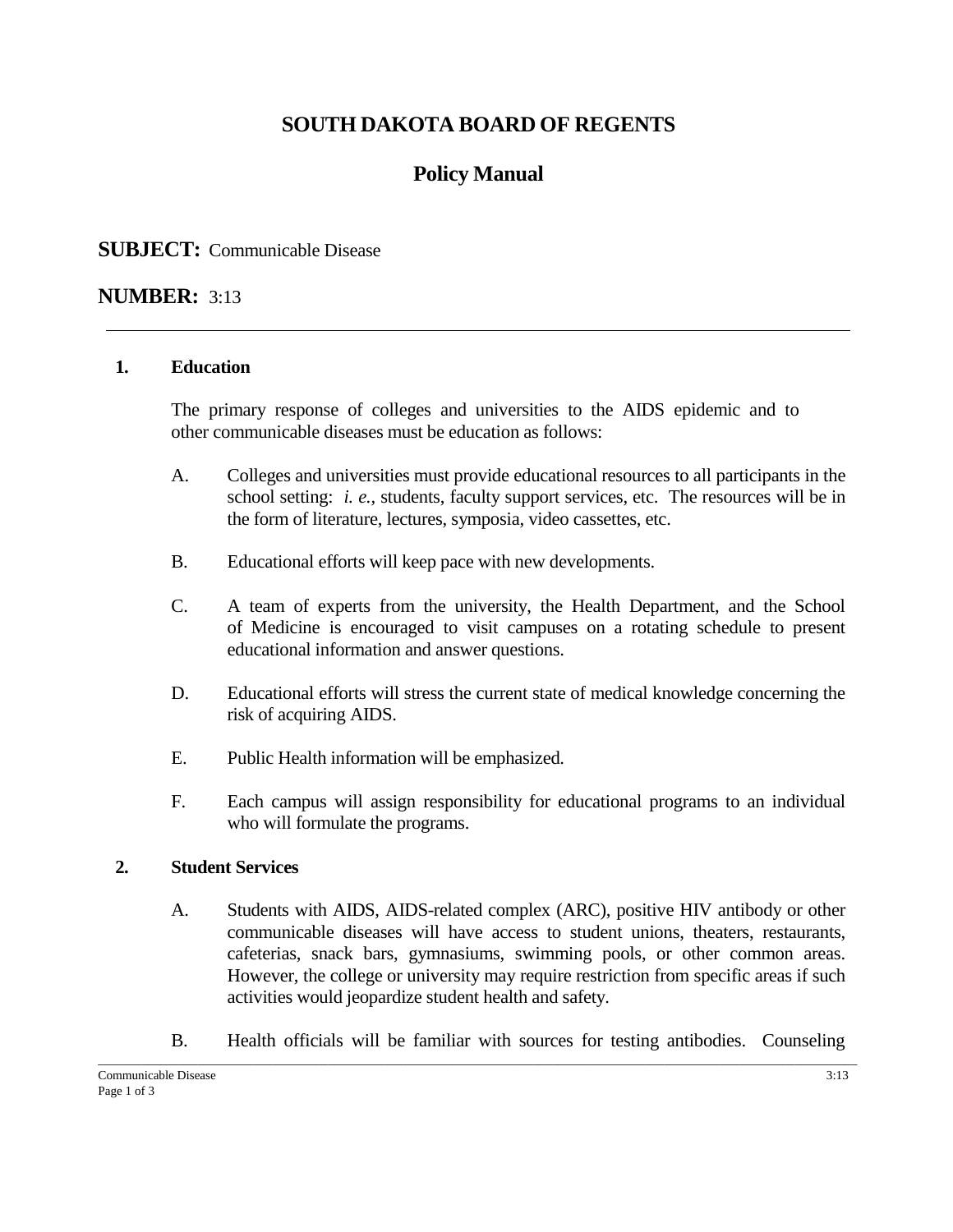will be arranged by the initial physician ordering test.

- C. Health Services will be available to provide regular medical follow-up for persons with AIDS. ARC, or HIV antibody positive test. Special precautions to prevent contagious diseases (chicken pox or measles) may be necessary.
- D. Health Services will observe public health reporting requirements to local and public health authorities.
- E. Immunocompromised individuals, may with certification from the in dividual's physician, be excused from institutional requirements for certain live virus vaccinations, i.e., rubella and measles, because of the potential consequences to such persons.
- F. Medical information regarding individuals with AIDS, ARC, or antibody positive status will not be provided to any person, group, agency, insurer, etc., without the written permission of the student, provided, however, written permission of the student is not required for public health reporting purposes.

#### **3. Institutional Response**

Institutions under the control of the Board of Regents will follow the guidelines set out below related to individuals with AIDS, ARC, HIV positive status, or other communicable diseases.

- A. No otherwise qualified individual will, solely by reason of his AIDS, ARC, or HIV antibody positive status, or because of the presence of any other communicable disease, be denied admission to a university or college or be denied access to its services or programs. Decision will be based on reasonable medical judgment given the state of medical knowledge about (a) the nature of the risk, (b) the duration of the risk, (c) the severity of the risk, and (d) the probabilities the disease will be transmitted and will cause varying degrees of harm.
- B. Students with AIDS, ARC, HIV antibody positive status or other communicable diseases may attend regular classroom sessions. Restrictions may be placed on a student if the student has contagious diseases arising from the immunodeficiency syndrome or if the individual's behavior appears to endanger other persons.
- C. Students with AIDS, ARC, or HIV antibody positive status assignments in residential housing will be determined by the college or university on a case-by-case basis. Alternative housing is suggested.

 $\_$  , and the set of the set of the set of the set of the set of the set of the set of the set of the set of the set of the set of the set of the set of the set of the set of the set of the set of the set of the set of th